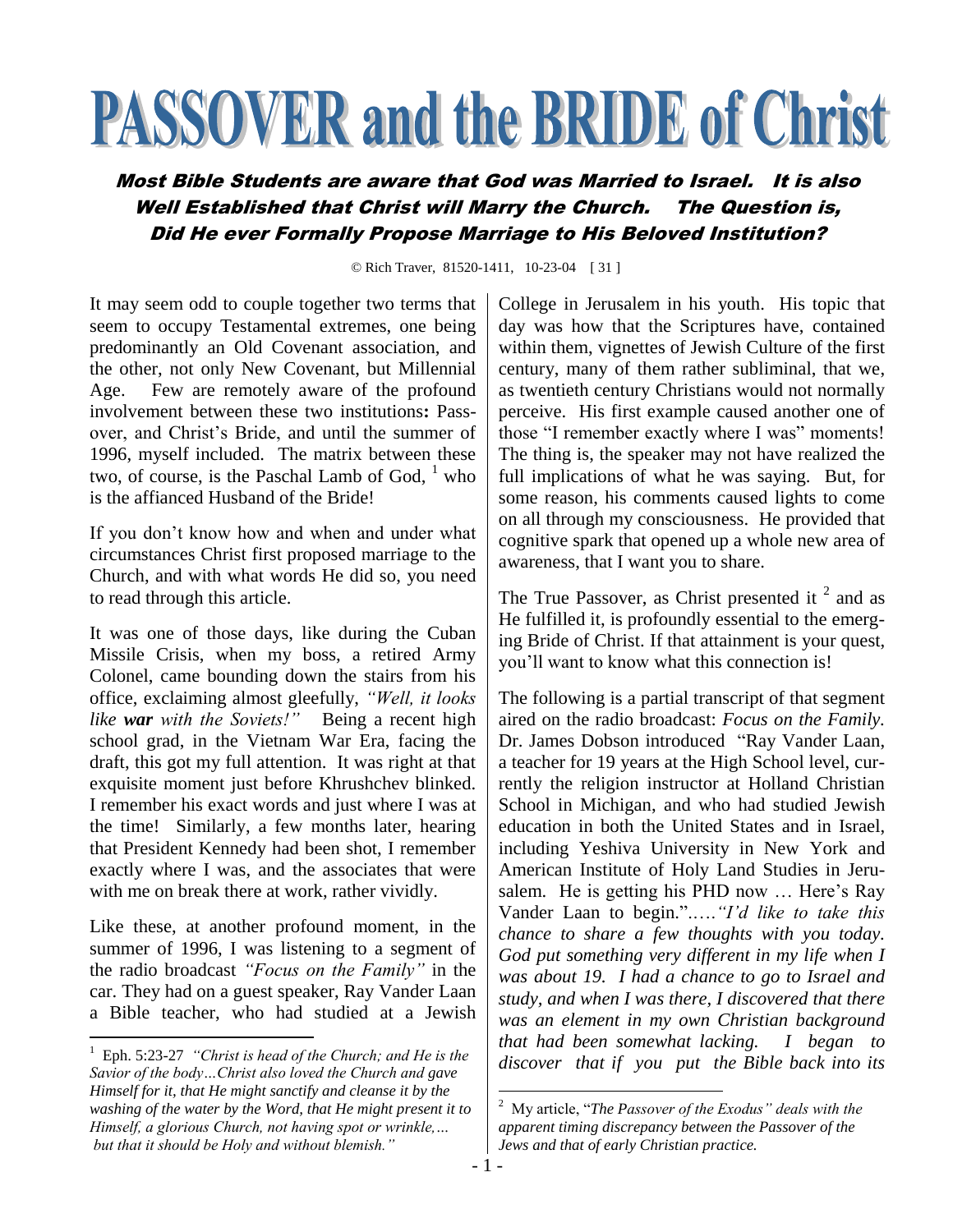*Jewish setting, ( it's a Jewish book, written by Jewish people, to Jewish people, initially at least ), it suddenly comes alive in new and different ways. Now that's not to say it's not for Gentiles, or that it doesn't have a timeless message, of course it does! It's to say that it has an additional nuance of meaning that can be found if you look at the Bible in the setting in which God placed it. I call it thinking Hebrew, and I've been involved in my career as a teacher for many years, trying to understand what does it mean, if we put the Bible back into that setting? I would like to share a couple thoughts coming out of that context with you.*

*I remember very clearly sitting in an Orthodox Jewish classroom, listening to a Jewish man lecture, a brilliant Jewish individual, not a Christian, and he was describing the marriage customs of the first century Jewish people in the land of Israel. I sat there as a Christian, not Jewish, I'm Gentile, Dutch no less, and I'm sitting in the classroom, and I'm listening to this Orthodox Jew describe marriage. And he described how a young man would reach marrying age, and the young man and his father would pick out a family in the land of Israel that had a daughter, a Godly family that had a daughter, that would be an appropriate wife. …And the young man and his father would go to the young girl's house and they would sit and negotiate the bride price, because the loss of a daughter was an enormous loss. When they'd arrived at the price that was to be paid for this young girl, 14, 15, 16 years of age, the young man would then ask her to marry him, but he did it in a very Jewish way.* 

*The young man's father would take a flask of wine. He would pour a cup of wine and hand it to his son The son would then turn to the young woman, and with all the solemnity of an oath before Almighty God Himself, that young man would take that cup of wine and say to that young woman, "This cup is a new covenant in my blood, which I offer to you." In other words, "I love you. I'll be your faithful husband. Will you be my bride?"*

*And tears came to my eyes as I recognized Jesus at the last Supper with His collection of Jewish disciples, who knew the Passover liturgy since they were old enough to think. Suddenly in the middle* 

*of the liturgy, after the third cup, completely out of place, Jesus, on His way to pay the bride price with His own blood, turns to those disciples and says to them in the language of the culture, "This cup is the New Covenant in my blood". I love you, Will you be my bride?* 

*And every single time you sit in your fellowship or your community in your Church, and your Elder, your Pastor, or whoever leads the Service, turns to you and offers you the cup, Jesus, in the language of the culture says to you, "I love you", and the only way I can describe the depths and the passion of that love is to say, "Will you be my wife?"*

This element in the presentation of Christ's last physical Passover conveys a subliminal message not apparent to those unfamiliar with the culture of that era, but which, no doubt, came across to those in the Upper Room. (Then, its not being obvious to all may have been intentional, as we"ll see.)

Actually, there is a little more to the ceremony than Mr.Vander Laan presents, but it was this broadcast that first made me aware of the significance of the presentation of that cup in the manner in which it was. The Jewish marriage proposal ceremony was conducted as he relates, but the ceremony carries further. In presenting the cup, **if** the young girl accepted the young man"s proposal of marriage, she would take the cup from him and drink of it. To seal their betrothal, the young man would then take back the cup from her and he would drink of it himself!

Jesus Christ, our Passover, formally presented the New Covenant to His Bride, at Passover, in the format of a first century Jewish marriage proposal. But, He pointedly **declined** to drink of that cup just then, as the Biblical narrative specifically states! At that point in the ceremony where He, as the prospective bridegroom, would have partaken of the cup Himself, He made a rather startling statement, that He **would not** drink of it from that day onward, until He drank of it new, with them, in the Kingdom! This mention suggests that the disciples understood the significance, because after each of them had partaken of it, as He asked them to, at the time the cup was passed back to Him, at that very moment in time when He would be **expected** to drink of it, He announced that He would not!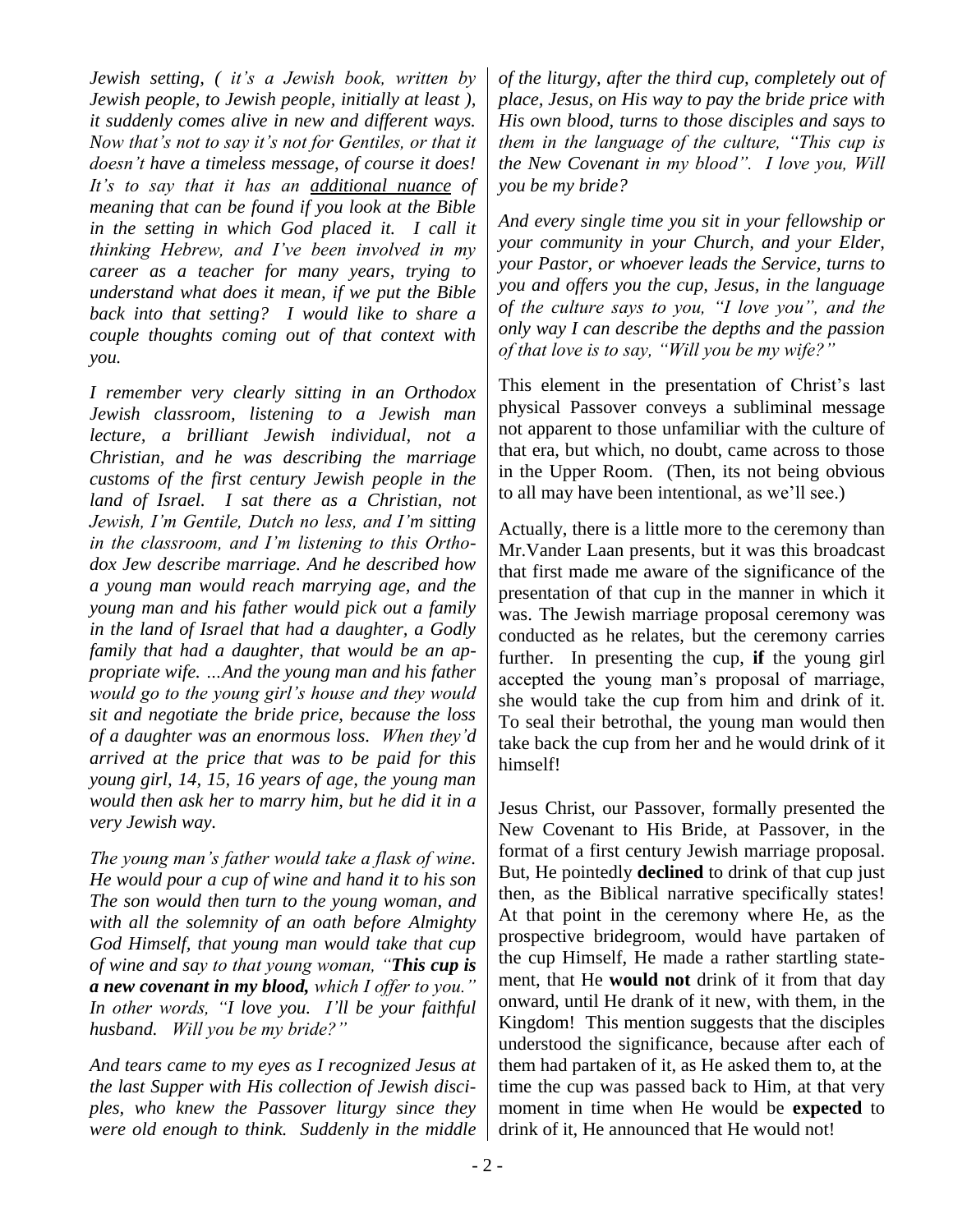(But He did say that He **would** drink of it, and exactly when He would!)

Two things we need to note: First, their mention of this detail suggests that they understood that this new liturgy was borrowed from a formal proposal of marriage, and that His partaking of that cup at that time would have **sealed** that betrothal. (It does not say there why He didn"t partake, though there was an important reason!) Second, later that evening, He said, *"The cup which the Father gave me, shall I not drink it?"* These details, woven into the New Testament narrative years later suggest they **knew** that He was here proposing marriage to His Bride: Not only including them, but many others to follow. That"s why He deferred drinking of that cup until the establishment of the Kingdom!  $3\text{ So}$ that additional numbers could also be added to the Bride! That opportunity remains open until that day when He partakes of that cup anew, with them, Himself.<sup>4</sup> That occasion will conclude the current opportunity and seal the number. Beyond that time, it will no longer be possible to become a part of the Bride of Christ! Those called into the Family who are not receptive of the Passover invitation, or who come after  $\frac{3}{5}$  that great Passover in the Kingdom, will be included, but NOT as part of the Bride!

Does all of this suggest that observing the Passover reaffirms our commitment to be a part of the Bride of Christ? Taking the consideration a step further, Is our observance of the Passover and our re-commitment essential for us to remain included in the Bride of Christ? Is the typical Communion service, observed weekly, or monthly, or quarterly, as some do, the same as observing the annual Passover? On what basis would we conclude that Passover is not incumbent upon all true Christians? After all, He

 $\overline{a}$ 

gave specific instructions to keep it. *"This do in remembrance of me."* The Apostle Paul, years later, specifically instructed us to keep the Passover, *"Christ, our Passover is sacrificed for us, therefore let us <i>keep* the feast." <sup>6</sup> (1<sup>st</sup> Corinthians 5:7), and gave specific instructions on how to keep it, in  $1^{st}$  Cor.11:23-29. Here we have a clear New Testament instruction to keep the feast of Passover, yet few choose to comply! It is not an observance that is suspended between the last precrucifixion evening and the Kingdom occasion. No church suggests that! Paul wouldn't have said, *"For as often as you eat this bread, and drink this cup, you do shew the Lord's death til He come."* if he didn"t expect they would be observing it on a regular ongoing basis!

No, the Passover is every bit a New Covenant institution! Christ personally re-instituted its true observance, instructed that we keep it a perpetual memorial, then inspired the Apostle Paul decades later to issue instructions **to** keep it, then to repeat the instructions as to how to keep it, observing both its external essentials, but not without the proper internal essential, a 'worthy' spiritual state!

The early Church understood. It wasn't until the fourth century that apostate christianity succeeded in substantially eliminating Passover observance in the Church by force! The "quarto-deciman controversy", the observance of the fourteenth day of the first month, became pointedly excluded from orthodox Christianity in favor of the later Easter tradition. Anyone not familiar with this issue should review its place in Church history. The polarization against its observance, more than three centuries after Christ, is well documented! Likely, it was what Jesus wanted! Passover wasn"t intended to be for everyone. We should note that the statement, *"Many are called, but few are chosen"*  (Matt.22:14) was made in the context of marriage! Is there a "chosen inner circle" who will comprise the Bride of Christ, who keep it? Think about that!

Now, also contained within this subliminal picture is another illustration, that warrants our notice,

<sup>&</sup>lt;sup>3</sup> This consideration offers proof that the Kingdom of God, as He considered it, was to be established only at His return. If it is already in existence, when did He and they partake of that cup together as He said? Further, if He did partake of that cup already, then the opportunity for others to become added to the Bride would have long since been closed! Their presence at this later occasion also suggests a resurrection.

<sup>4</sup> Mark 14:23-25 Luke 22:18 Matthew 26:29 *"But I say unto you, I will not drink henceforth of this fruit of the vine until that day when I drink it new with you in my Father's Kingdom."* This spoken just at that moment in time when they would have expected that He would have!

<sup>5</sup> See my articles on the *Millennial Kingdom* and *The Hope of Last Great Day* for further explanation of the other harvest.

 $\frac{1}{6}$  It should be noted that the Jewish Passover observance is not the same as the New Testament observance, neither in timing or symbology. My article *The Passover of the Exodus* verifies Christ's accuracy in deference to orthodox tradition!  $7 \text{ } 1^{\text{st}}$  Corinthians 11:29